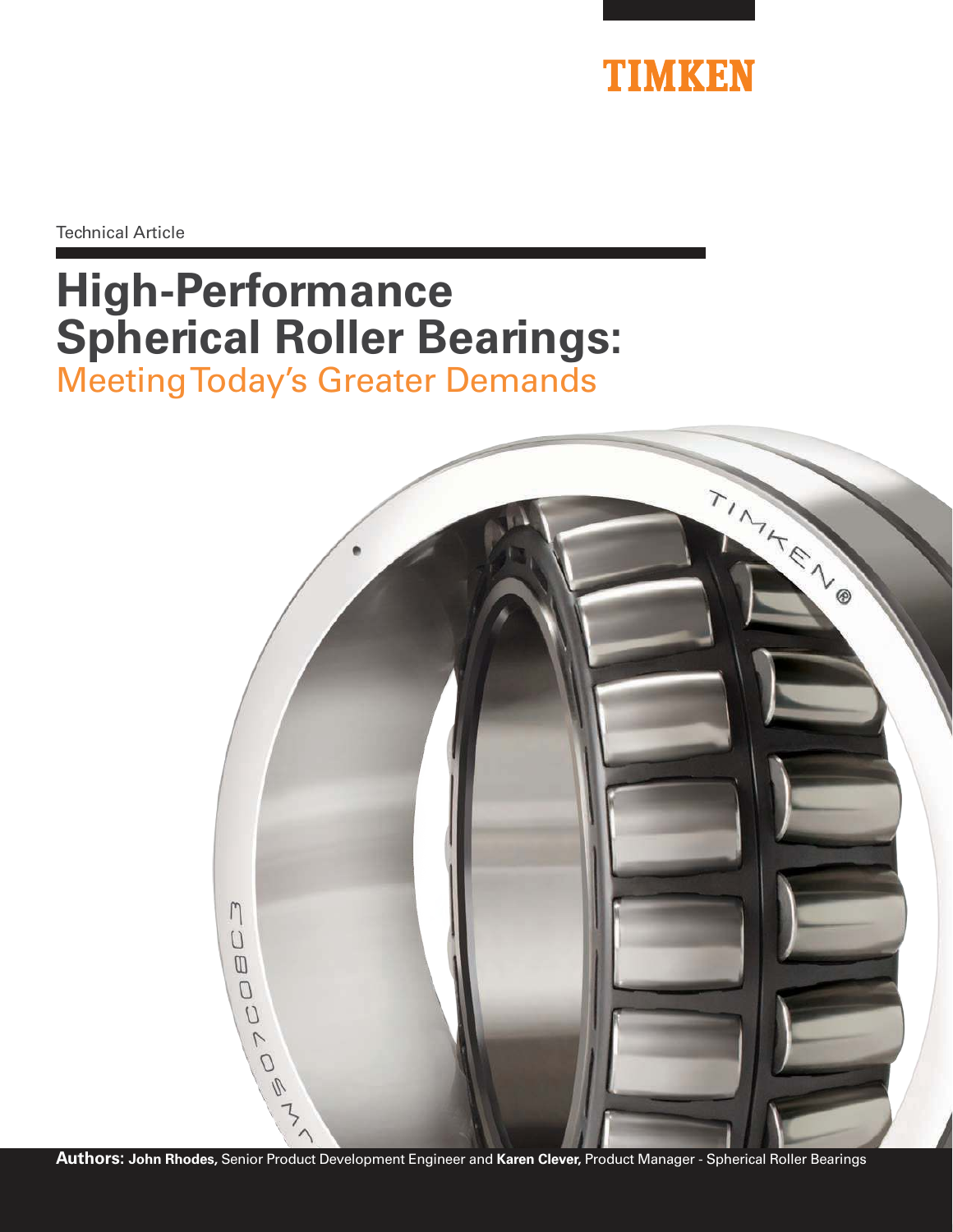#### **Table of Contents:**

| <b>Market Demands</b>                                   | 2  |
|---------------------------------------------------------|----|
| <b>The Case for</b><br><b>Spherical Roller Bearings</b> | 2  |
| <b>High-Performance</b><br><b>Parameters</b>            | 4  |
| <b>Key Design Elements</b>                              | 5  |
| <b>Design Validation</b>                                | 8  |
| <b>The Timken Difference</b>                            | 14 |
| <b>References</b>                                       | 15 |

# **High-Performance Spherical Roller Bearings:** Meeting Today's Greater Demands

- A stronger response to the tougher requirements of heavy machines and equipment
- New high-performance bearing design aims at elevated load, speed and temperature needs
- Continuous improvements, including no central guide ring, reduced friction, torque; improving efficiency
- Demonstrated load rating increase; testing shows lower operating temperatures, longer life vs. leading designs

#### **Abstract**

Spherical roller bearings provide for precise, repeatable motion and reliable extended operation in the world's most demanding industrial applications. **Timken® High-Performance Spherical Roller Bearings** were designed as a stronger response to today's tougher environments and the increasing requirements of heavy industry.

This paper explores new expectations for key applications, advances in spherical roller bearing technology, and the design and testing of Timken high-performance spherical roller bearings, which meet published data for **increased dynamic load rating** and **superior thermal performance** compared to previous designs.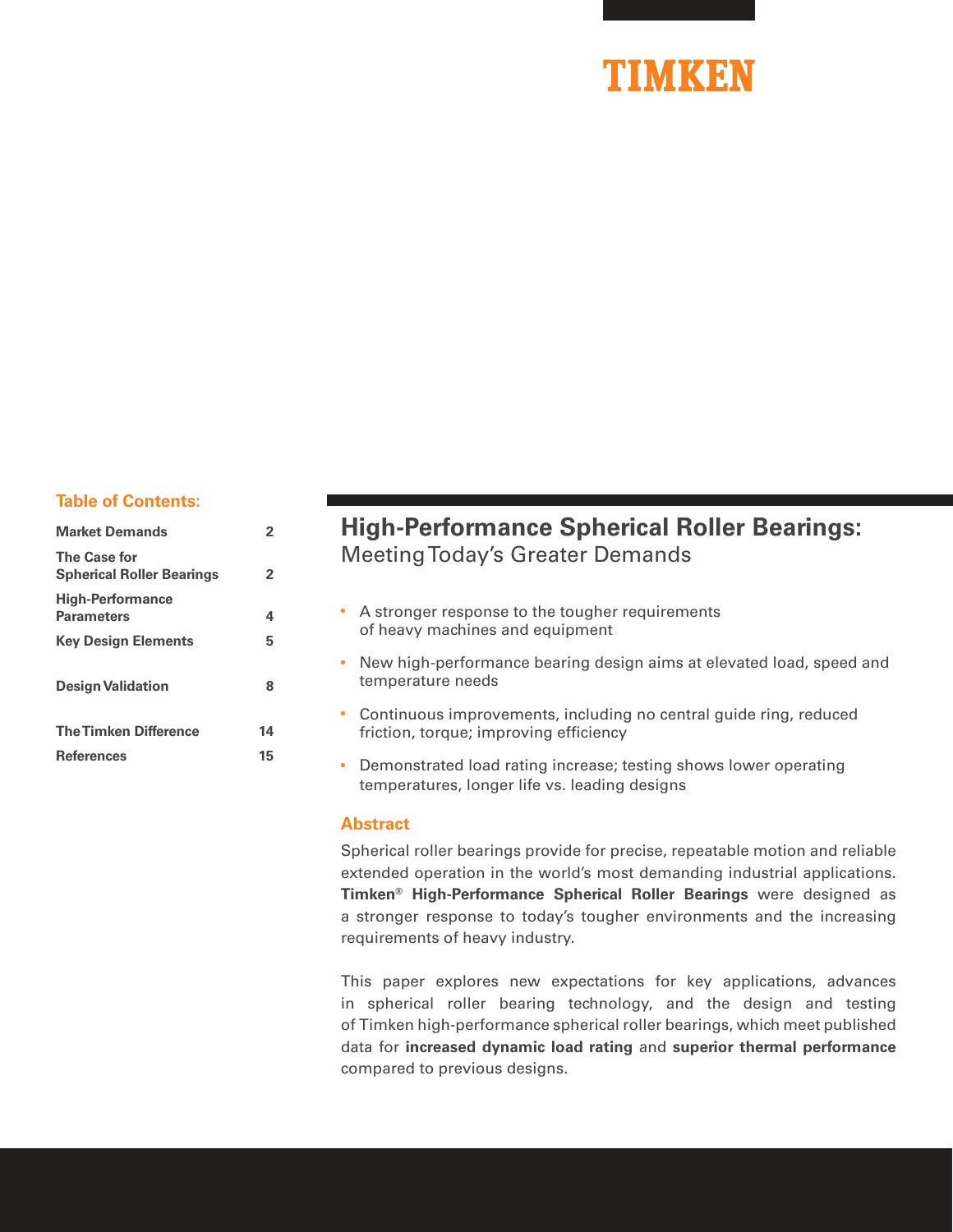

#### $M \rightarrow$  Maximum Misalignment

#### Figure 1:

Due to the spherical shape of the outer ring geometry, spherical roller bearings can maintain full bearing capacity with as much as 2° of misalignment produced by a combination of initial component alignment and dynamic deflections; their contact geometry also eliminates edge loading typical of other bearing types.

#### **Market Demands**

Today, industry expectations push the limits of durability and production in heavy industry, putting traditional machine and component designs to the test. The global marketplace demands greater reliability at higher operating temperatures, loading and speeds, emphasizing increased efficiency every step of the way. For many, opportunity will come from incremental improvements to existing technologies rather than major advances—logic evidenced in the design of Timken high-performance spherical roller bearings.

As oil producers drill deeper and further offshore, as paper mills commission bigger and faster machines, as mining operations grow more remote and as construction faces more punishing conditions, plant and equipment operators increasingly look to suppliers and manufacturers to generate new operational efficiencies. Across industries, the goal is measurable gains in performance, productivity and profitability resulting from improvements to existing systems, processes and assets.

Timken, which has offered spherical roller bearings for more than 70 years, launched an intensive continuous improvement effort aimed to outpace escalating load, speed and temperature requirements for bearings operating in critical applications.

# **The Case for Spherical Roller Bearings**

Spherical roller bearings are a special class of roller bearings, counted on in many of the most difficult, demanding applications. These self-aligning, double-row radial bearings are designed with an inner and outer ring and "barrel" shaped rollers separated by a cage, allowing for greater loadcarrying capacity and dynamic angular misalignment ability compared to other common bearing types, including tapered and cylindrical.

Most bearings are intended to carry either a radial load (acts perpendicular to the shaft) or axial load (also called thrust load; acts parallel to the shaft). Spherical roller bearings, however, must tolerate combined loads where moderate-to-high radial and axial forces are at work (Figure 1).

Spherical roller bearings are used not only where shaft misalignments are common, but where contamination, shock and vibration also are constant challenges. Their robust design and higher tolerance for misalignment are especially suited to heavy machinery, industrial equipment and large gearboxes. Typical markets and applications include: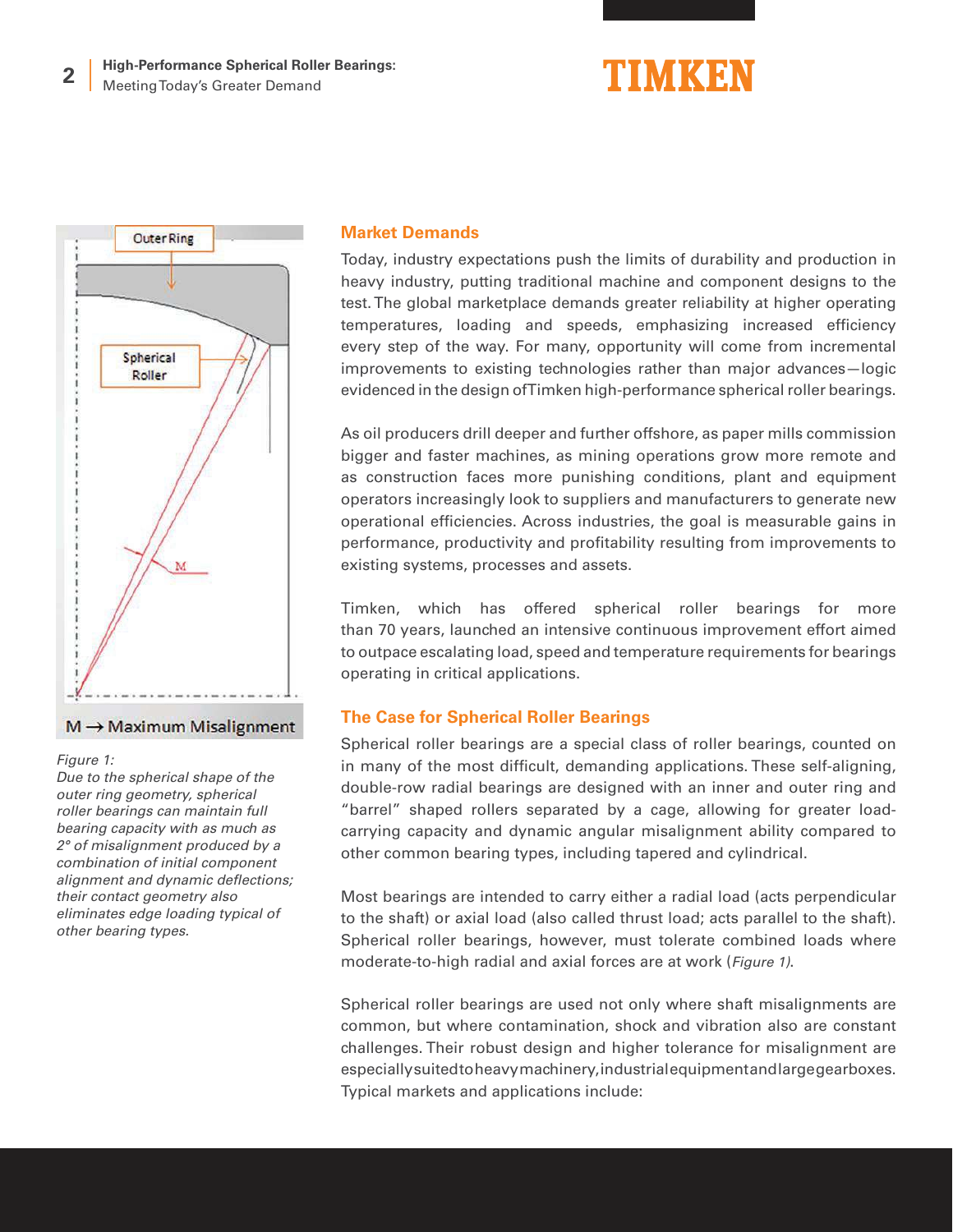



- **Power Transmission** (hoists/cranes, pumps, compressors, wheels, sheaves, winches, conveyors)
- **Gear Drives/Gearboxes** (high speed, marine, wind energy, general industrial)
- **Metals** (caster rolls, drives, pinion stands, crop shear drives)
- **Cement/Aggregate** (vertical rolling mills, jaw/impact crushers, vibrating screens, conveyors)
- **Construction/Mining** (shovels, trenchers, draglines, excavators, crushers, compactors, shearers)
- **Power Gen Coal** (pulverizers, gear drives, pumps, draft fans, conveyors)
- **Oil/Gas** (mud pumps, drawworks, jackup drives)
- **Sugar** (mills, dryers, coolers, vibrating/rotary screens, pumps)
- **Other** (ropeways, presses, elevators, pellet mills, harvesters, shredders, wood cutters)

#### **High-Performance Parameters**

"High performance" relative to spherical roller bearings is described as an increase in bearing service life, which allows the potential to downsize other component selections while maintaining current levels of system performance (that is, smaller equipment and systems working more efficiently/effectively; increased power density translating to greater power throughput and longer system life).

High performance is also described as a reduction in heat generation; bearings that function at lower temperatures under demanding conditions create the potential for increased efficiency and speeds of operation. Lower temperatures reduce the oxidation rate and deterioration of oils, greases and films, extending lubrication and thus, bearing service life.

While the basic functionality of today's spherical roller bearings remains fundamentally similar to that introduced in the 1950s, continuous improvements to performance have been a focal point for bearing manufacturers. The research and development effort from Timken progressed with the market to exceed the growing size and power requirements of heavy machinery and gear-driven equipment.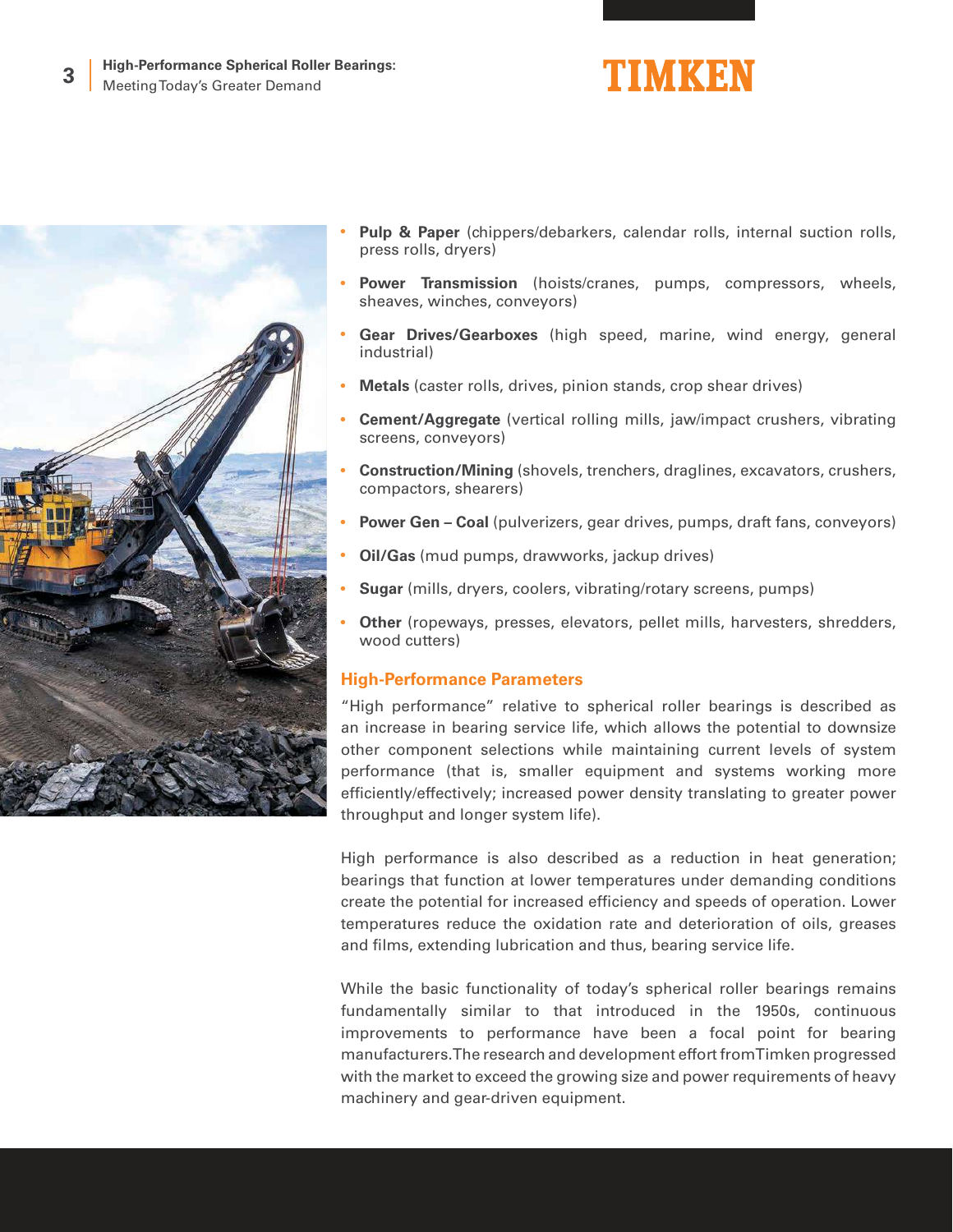

Figure 2: The Timken high-performance spherical roller bearing.



Figure 3: Spherical roller bearing inner ring geometry

### **Key Design Elements**

Objectives for design optimization of the Timken spherical roller bearing (Figure 2) included: 1) greater load-carrying capability, 2) reduced operating temperature and 3) extended service life. Specifically, activities were focused around: 1) optimizing internal geometries to maximize roller length and dynamic capacity, 2) improving surface finishes to support higher ratings and increased lubrication lambda ratios, 3) strengthening cage design to reduce wear, 4) enhancing lubrication flow to rolling contact surfaces, and 5) improving heat dissipation.

As a standard element of any continuous improvement endeavor, Timken also set out to reduce design complexity where the potential for simpler and/ or fewer components was presented.

The design of the new high-performance bearing follows the ISO standard for bearing boundary dimensions (inner diameter [I.D.], outer diameter [O.D.] and width), allowing for general interchangeability with other manufacturers. The standard does not, however, dictate cage design or internal geometry, which is where Timken high-performance spherical roller bearings derive their differentiated performance advantages.

# **Internal geometry**

At the heart of spherical roller bearing design is the inner ring geometry (Figure 3), requiring both precise design specification and manufacturing consistency. The inner ring allows a complex interaction between the bearing contact angle and raceway profile<sup>1</sup> , which must be specified to achieve the optimal combination of size and form to produce the most efficient racewayroller dynamics (Figure 4).

Timken extended the demonstrated high-performance parameters of the Timken P900 tapered roller bearing—which has shown service life improvements in strenuous applications for nearly 20 years<sup>2</sup> to the new spherical design. P900 relies on optimized geometries, special finishes and high-quality materials to achieve an increased power density (bearing capacity to weight ratio) to provide a more efficient solution $3-5$ .

Specifically, advanced geometry virtually eliminates edge stress concentrations caused by high loads or misalignment. The macro raceway profile contact geometry was improved to minimize the opportunity to develop conditions where contact stresses are concentrated at one location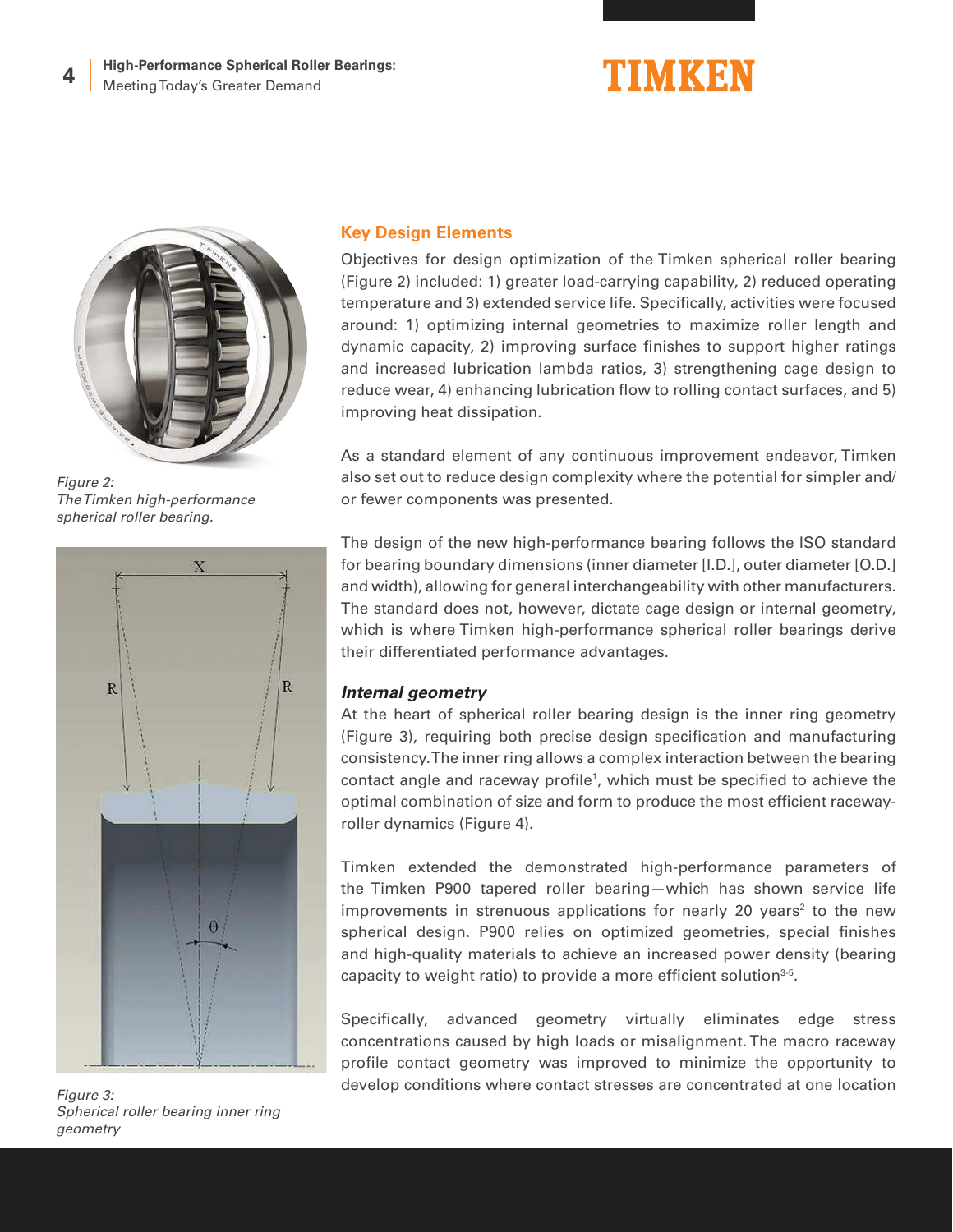



Figure 4: High-performance spherical roller bearing component explosion highlighting inner ring.



thereby greatly reducing rolling contact fatigue life. Timken employs a multitiered method of assessing profiles. Figure 4a provides a typical result for a raceway profile trace assessment, relative to the high-performance design intent envelope depicted by the bold radii. Figure 4b predicts contact stress results for a profile trace versus the nominal design intent. Given the stress peaks that would result in premature life predictions, this profile would not be acceptable.

The micro raceway texture was also improved by reducing the composite surface roughness. This has a direct effect on increasing the operating lambda (λ) ratio (Figure 5), where lambda equals the predicted operating oil



Figure 4b: Stress profile assessment.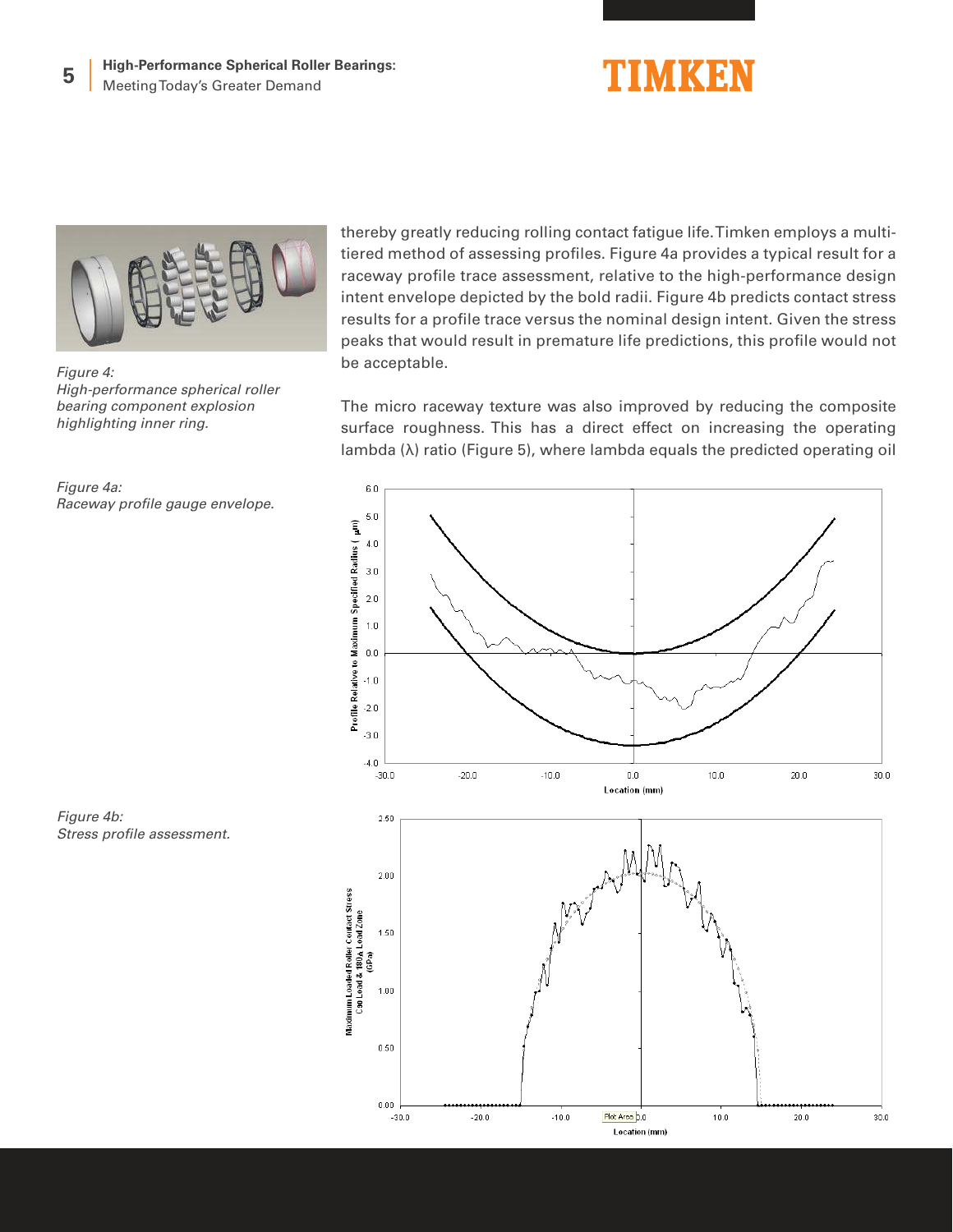![](_page_6_Picture_0.jpeg)

![](_page_6_Figure_2.jpeg)

Figure 5: Lubrication lambda ratio improvement.

![](_page_6_Picture_4.jpeg)

Figure 6: Timken high-performance EJ assembly.

![](_page_6_Picture_6.jpeg)

Figure 7: EJ steel cage.

film thickness divided by the composite surface roughness. Improvement in lambda ratio has been well documented to increase bearing fatigue life predictions, as represented by  $a_{2}$  factor increase in factor-based life calculations<sup>6-8</sup>. Specifications on micro texture were employed beyond those associated with composite roughness to ensure the desired lambda ratio is achieved in operation. The improvement in surface texture also sets the stage for potential reduced heat generation by allowing the selection of reduced viscosity lubricants that still meet adequate operating lambda ratios.

### **Cage construction**

Cages (also called retainers) serve several purposes in the proper operation of a rolling element bearing, including separating the rolling elements to prevent roller-on-roller contact and wear. Cages also align the rolling elements on the inner ring outside the operating load zone to minimize roller sliding, skidding and skewing.

An advanced cage design methodology was incorporated into the Timken high-performance spherical roller bearing, resulting in the Timken EJ steel cage (Figures 6 & 7). At elevated speeds, a steel cage provides an advantage over brass due to its lower mass and reduced roller/cage contact. The EJ cage is also nitrided (surface hardened) for improved wear resistance and fatigue strength.

The new design incorporates the same positive aspects of existing Timken steel cages, including inner ring piloting, low mass, low inertia, an individual cage for each row, no separate center ring for roller axial positioning and introduces slots in the outboard face of the cage (Figure 6). The symmetrical openings are oriented between the cage pockets to facilitate lubricant flow in and out of the inner ring raceway. This helps to assure lubricant availability to these rolling contact surfaces to generate a satisfactory film while further reducing the potential for extreme heat due to viscous shear from excessive lubricant supply.

# **Cage guidance**

The EJ design includes two independent cages (one for each row of rollers), which are assembled into an individual bearing. This allows each path of cage and rollers to operate independently. The window-style pocket construction reduces bending stresses. The cage is guided on the inner ring (opposed to roller guidance, which transitions loads to the rollers, generating more heat) and runs above pitch. This increases cage stiffness and reduces stress under high shock load or acceleration.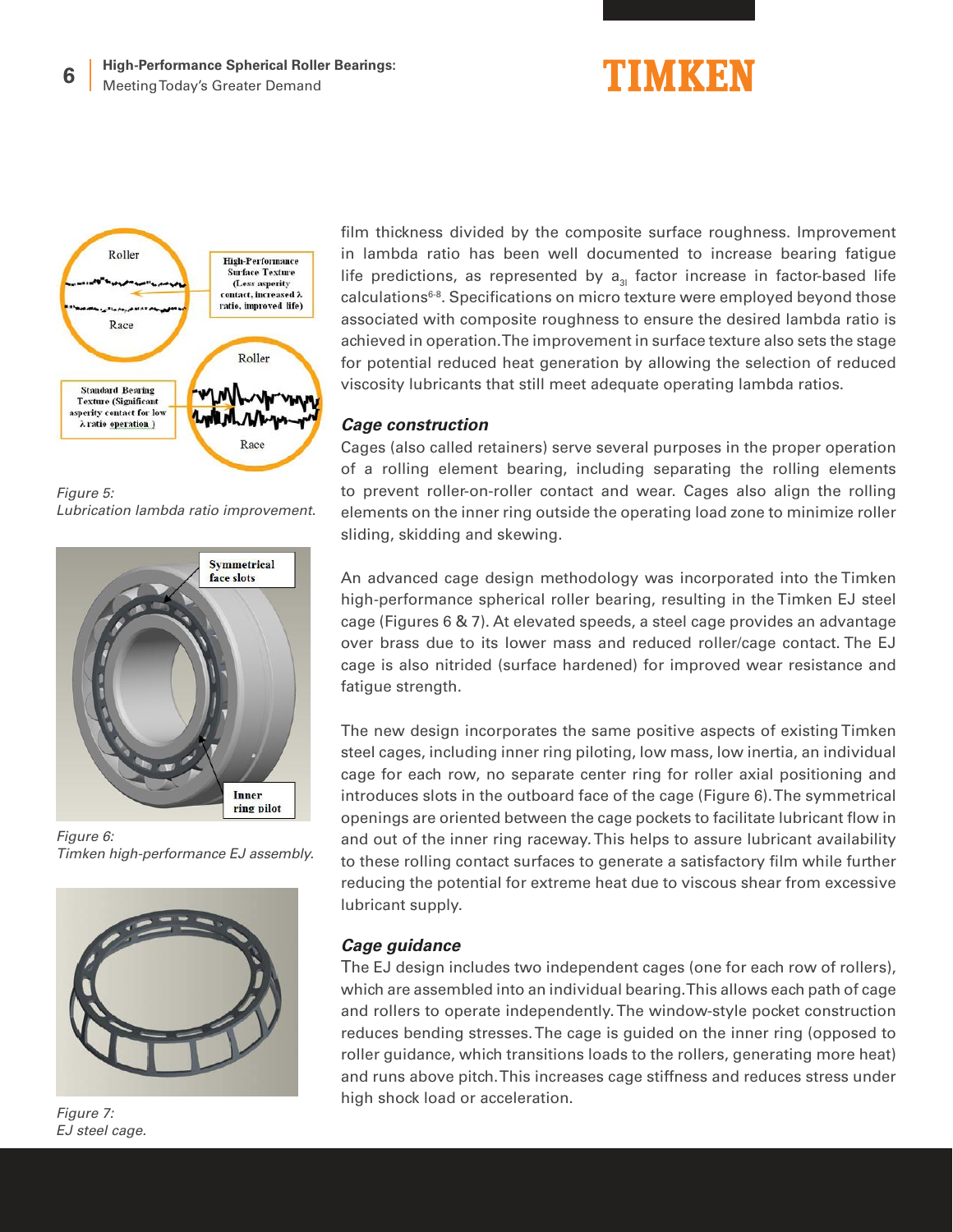![](_page_7_Picture_1.jpeg)

Figure 8: Large EJ steel cage.

![](_page_7_Picture_3.jpeg)

For bearings with an O.D. greater than 400 mm, the cage and roller mass can become substantial and negatively impact bearing heat generation and operating temperatures. To counter this, the bore of larger EJ steel cages is specifically profiled to minimize friction and associated heat generation from contact with the inner ring pilot surface.

# **Roller guidance**

Rollers are guided by the edges of the cage pocket for smaller bearings (<400 mm O.D.). For larger sizes, the pocket is contoured with four pads (strategically located on the bridge surface) that contact and orient the rollers coming into and out of the bearing operating load zone. This interaction minimizes potential for negative roller skew and its associated increase in friction torque and operating temperature (Figure 8).

# **No central guide ring**

Given these precise cage pocket interactions, a central guide ring is not required to axially position the rollers in the EJ design. Without a guide ring, the friction generated between the rollers and ring is eliminated, equating to cooler running bearings. Less friction also means less energy is needed to move the bearing initially and to keep it moving.

Eliminating the guide ring further creates extra space within the design envelope to accommodate longer rollers, meaning increased load capacity. Alternatively, lubricant flow between the roller paths is improved by increasing available void volume.

Thus, the EJ cage pocket design can translate to reduced bearing operating temperature and running torque in applications where central ring-guided spherical roller bearings are currently used.

Note: Roller/cage interface design optimization was also performed on Timken brass cage offerings (EM and EMB). Brass cages are more resistant to extreme loads and shock (meeting the demands of vibrating screen and high-speed planetary gearbox applications, for example). They are also suited for low-lubrication conditions due to the dissimilar material of the rollers and cage. Cage fingers provide constant, precise roller guidance.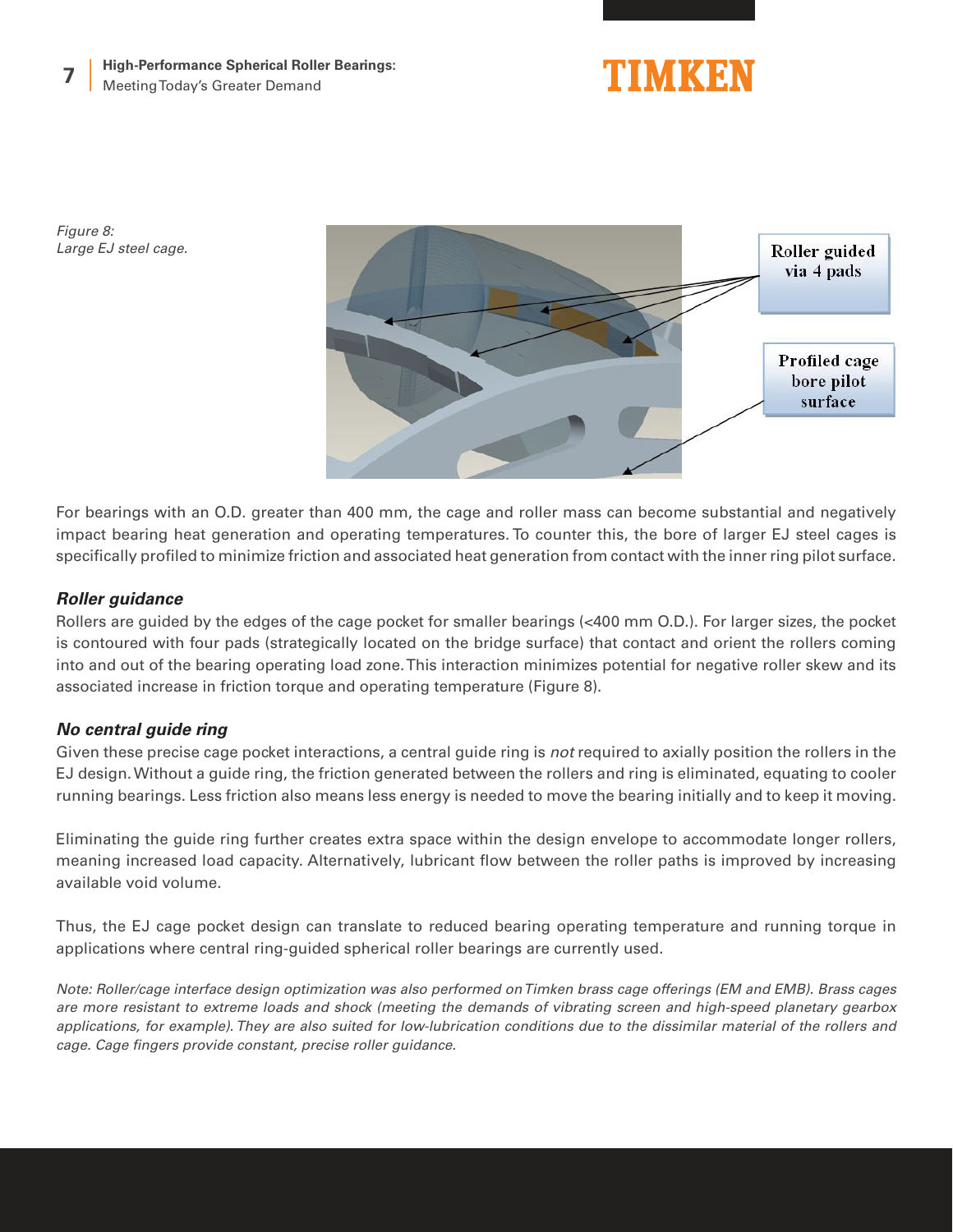![](_page_8_Picture_1.jpeg)

# **Design Validation**

Validation of the Timken high-performance spherical roller Bearing design was extensive in order to meet the stringent requirements of Timken brand products. This included standardized fatigue life testing to confirm durability under strenuous and accelerated operating conditions, as well as testing on different platforms to verify bearing heat generation response as measured by outer-ring temperature. An assessment of competitive high-performance products was also completed, and the results compared to the Timken high-performance spherical roller earing. Specifically, testing sought to: 1) Substantiate an increased dynamic load and thermal speed rating over previous Timken spherical roller bearings and 2) Validate a lower operating temperature and longer service life compared to other leading high-performance designs.

#### **Methodology and modeling**

Timken standard life testing is completed in a first-in-four arrangement (Figure 9). The bearings are tested under an elevated load and speed condition using a circulating oil lubrication system that controls the inlet oil temperature to a specified elevated level. The intent is to test the bearing rolling contact surfaces in an accelerated manner relative to surface and subsurface fatigue modes. The influence of bearing design, material, heat treatment, geometry, surface profile and texture have a combined impact on life testing with the first-in-four format used to develop the test Weibull statistics.

Timken SYBER analytical modeling software is used to establish the predicted bearing performance based on the bearing metrology and test conditions. Test results are evaluated using Weibull statistics regarding L15.91 life and the associated 65 percent confidence bands to establish test performance. The Weibull result is then compared to the SYBER predictions, and an assessment is made regarding acceptability of the resultant life ratio. These ratios are reviewed to determine their degree of support for intended rating performance levels.

Figure 9: SYBER modeling of life test arrangement.

![](_page_8_Figure_8.jpeg)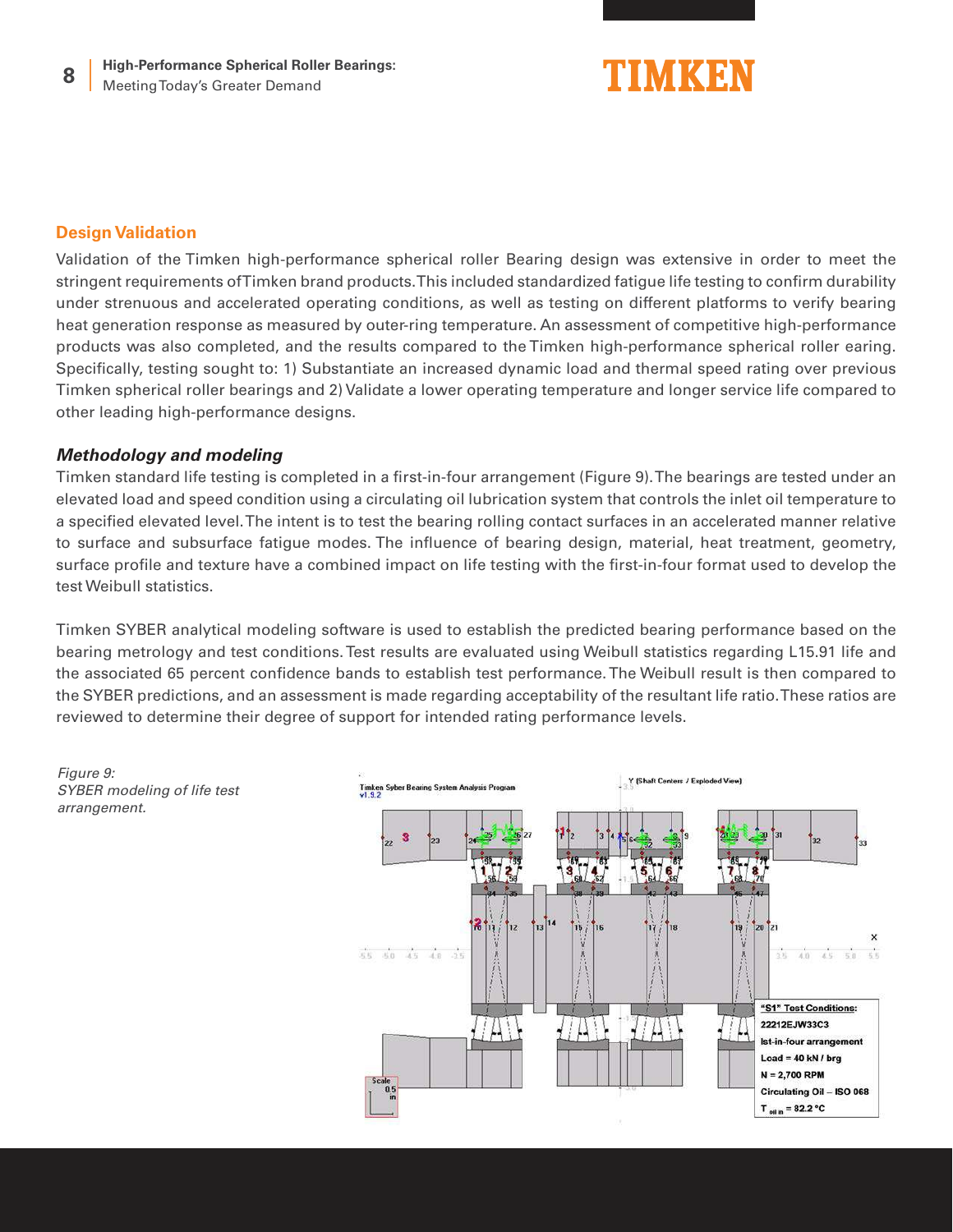![](_page_9_Picture_1.jpeg)

### **Life testing**

Validation life testing consisted of a number of bearing test populations spread across four basic size and series designs. For each, individual groups of a minimum of 24 bearings were run using the accelerated testing format. Multiple groups were run for each size, and in total, 27 groups (more than 592 individual bearings) were tested as summarized in Table 1. Monitored parameters included vibration, temperature, torque, bearing condition and duration.

For each of the four spherical roller bearing series tested, SYBER was used to establish predicted life for given conditions. The Weibull results were then divided by the SYBER predicted fully adjusted lives, with a dynamic load rating calculated per ISO 2819 to produce the ISO Life Test Ratios (summarized in Figure 10). A Life Test Ratio of 1 indicates product performance barely supports the prediction when a basic ISO 281 dynamic load rating is used. It can be seen here that all groups' Life Ratios exceed 2.5, and the LCL65 limits exceed 2 for all conditions. This is required if the product is to be deemed "high performing" with an associated increased dynamic load rating. Testing sought to substantiate product performance and produce data to support an increased dynamic load rating. Figure 11 shows the High-Performance Life Test Ratio after the bearing dynamic load rating is increased, this time using the Timken rating methodology2; 10 as the base. It can be seen that all Life Ratios are greater than 1, and most are 2 or more. The lower confidence bands are also significantly greater than 1, indicating high confidence in an increased load rating of this magnitude.

### **Competitive life testing**

The validation plan also included a competitive benchmarking component. Three top-tier spherical roller bearing designs were selected for comparative testing (for each, the competitor's explicitly stated "high performance" offering was chosen). A life test program consistent with bearing size 22212 was completed and the results compared (Figure 12). The competitive life ratio was established by dividing the life test results of the individual group by that of the Timken results.

Table 1: Life and Durability Testing.

# SPHERICAL ROLLER BEARING - LIFE AND **DURABILITY TESTING**

Test Objective: Develop statistically valid results of bearing life performance.

Vibration

Torque

Temperature

Bearing condition

**Monitored Parameters** 

#### **Typical Test Conditions**

- Test Method: First-in-Four
- Bearings Tested per Test: 24
- Load: ~30% of bearing dynamic rating Speed: ~30% of limiting speed
- Lube: ISO 068 oil (Recirculating w/40um · Duration
- Filter)
- Inlet Oil Temp: 82.2°C (180°F)

#### **Testing Summary**

| <b>Bearing</b><br><b>Size</b> | $#$ of<br>Tests | # of Bearings<br><b>Tested</b> | <b>Revolutions</b><br>(millions) | <b>Cumulative Test</b><br>Hours* | <b>Cumulative Elapsed</b><br>Time* (years) |
|-------------------------------|-----------------|--------------------------------|----------------------------------|----------------------------------|--------------------------------------------|
| 22212                         | 11              | 264                            | 7,760                            | 47,899                           | 5.5                                        |
| 22216                         | 8               | 192                            | 2,710                            | 37,639                           | 4.2                                        |
| 22322                         |                 | 64                             | 1,874                            | 26,025                           | 2.9                                        |
| 23048                         | 3.              | 72                             | 436                              | 14,535                           | 1.7                                        |
| sizes                         | tests           | 592<br>bearings                | 12.780m<br>revolutions           | 126,098<br>hours                 | 14.4<br>vears                              |

"Cumulative elapsed time shown is the sum of the time to complete each test. Multiple tests ran simultaneously.

**Test Set-Up** 

![](_page_9_Picture_22.jpeg)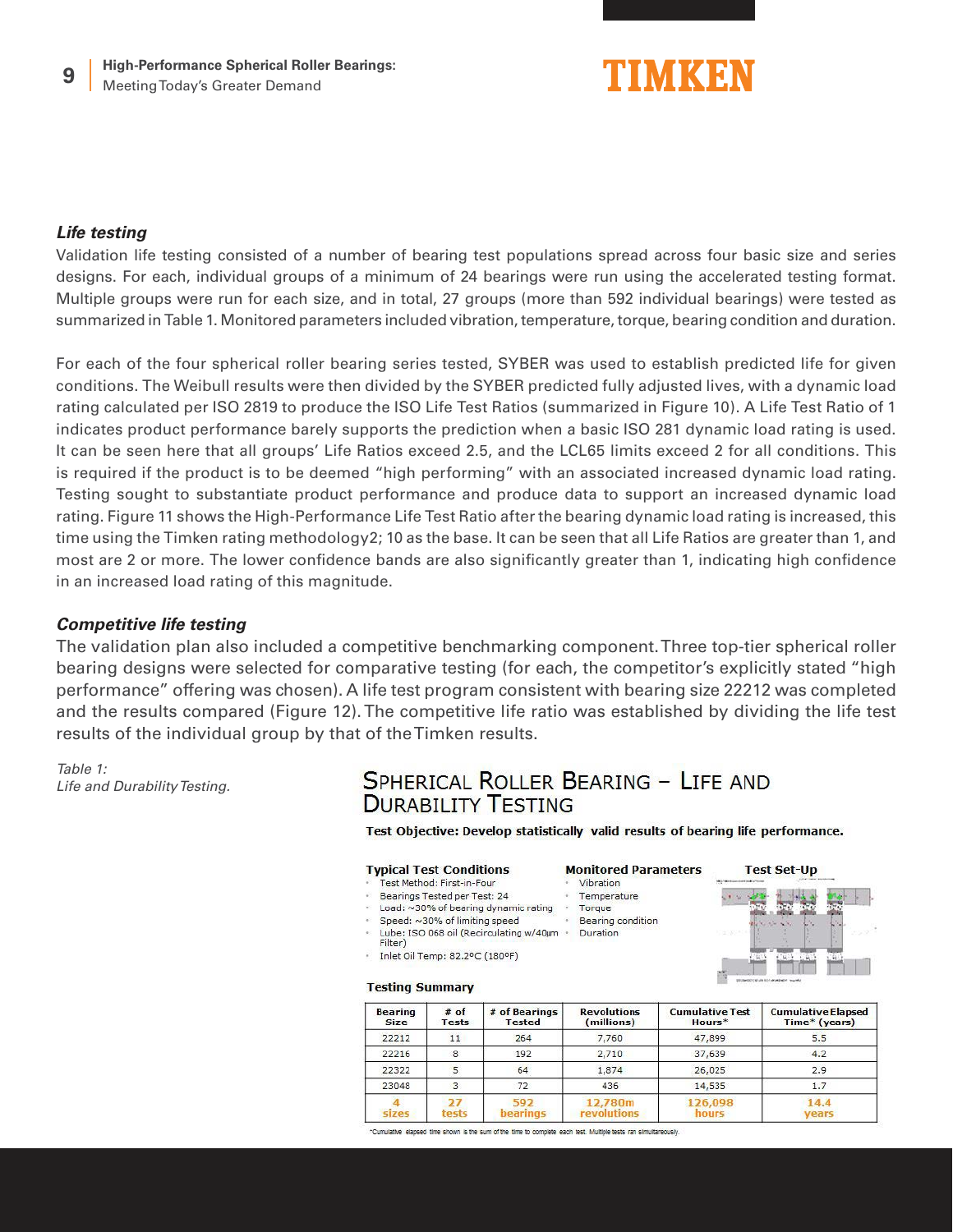#### **High-Performance Spherical Roller Bearings: 10** Meeting Today's Greater Demand

8 7

6

5

Life Test Ratio

![](_page_10_Picture_1.jpeg)

UCL65

**LCL65** 

·Life Ratio

Figure 10: ISO Life Test Ratio for four basic test group sizes.

![](_page_10_Figure_3.jpeg)

![](_page_10_Figure_4.jpeg)

Figure 12: Competitive Life Testing for 22212.

![](_page_10_Figure_6.jpeg)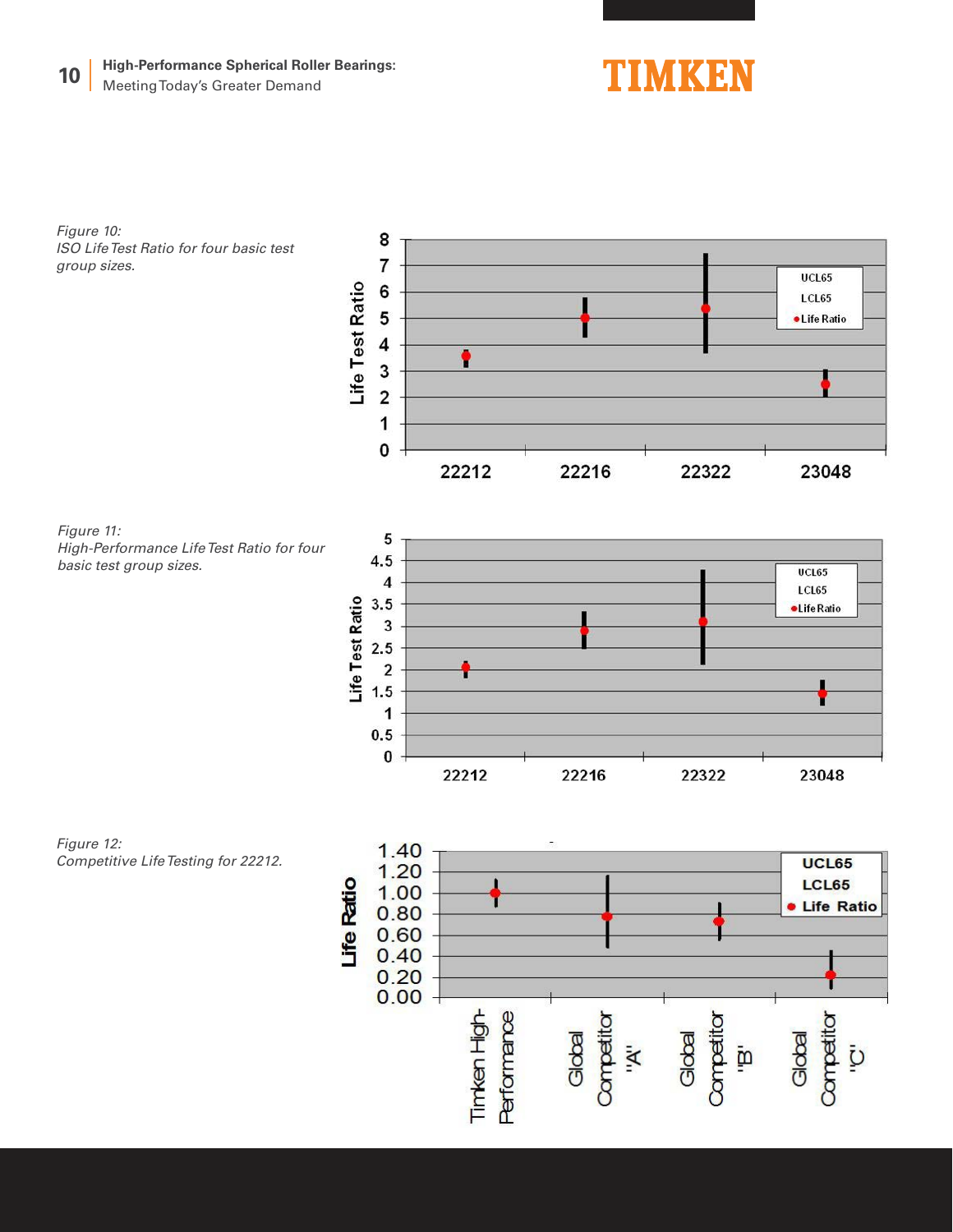![](_page_11_Picture_1.jpeg)

Each of the competitive products was assigned an enhanced dynamic load rating compared to ISO 281 calculations<sup>9</sup>. As shown in Figure 12, it is clear that not all spherical roller bearings categorized as "highperformance" perform to the same level. All competitor life ratios are less than 1, and assessment of the 65 percent confidence bands indicates statistically significant differences between some competitive designs and the corresponding Timken design. The larger size of the bands also indicates greater variation in the populations for the competitive products.

# **Heat generation testing**

Figure 13 shows the results if this same life test data is evaluated from a thermal perspective via operating temperatures. The outer ring O.D. temperature was continuously monitored for each bearing during operation. Of note is the difference or "delta" between the inlet oil temperature and bearing O.D. temperature. The Timken high-performance spherical roller bearing consistently operates with the lowest average temperature and has the smallest standard deviation. This is consistent with reduced operating variation and reduced likelihood of elevated operating temperatures, which can dramatically impact bearing life due to reduced lubrication lambda ratios.

A second aim of heat generation testing was to assess the life test arrangement with a combined radial and axial load condition. Radial loads were applied in the conventional manner through the center bearings, while axial loads were applied to the end of the outboard bearing housings. This produces a combined radial and axial loading condition on the outboard end bearing positions, and maintains a pure radial load on the center bearings.

![](_page_11_Figure_6.jpeg)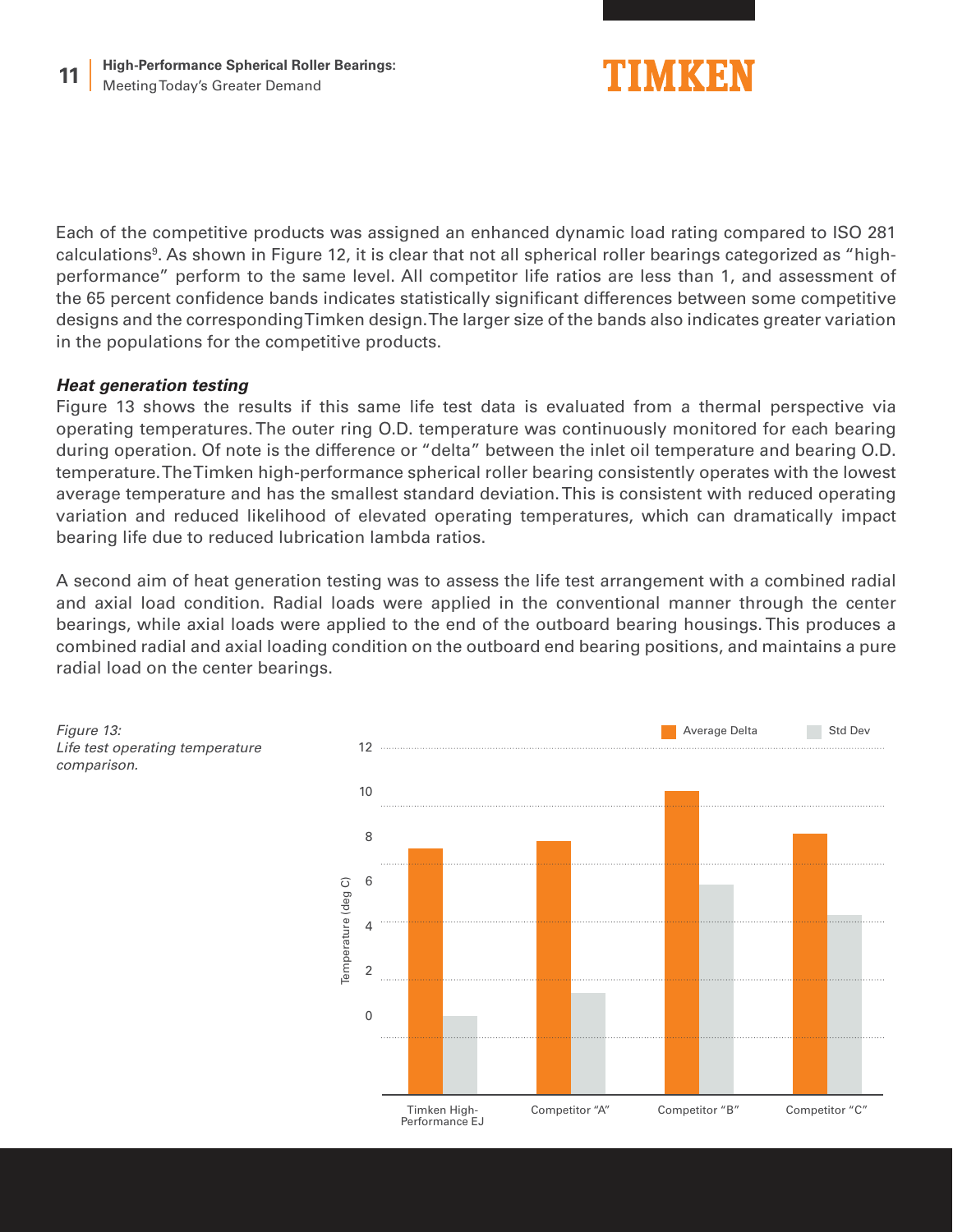![](_page_12_Picture_0.jpeg)

![](_page_12_Picture_1.jpeg)

The test matrix (Table 2) consists of three different load levels (defined by increasing the radial equivalent load to decrease the capacity to load ratio), with four combinations of axial to radial load ratio (producing the same radial equivalent load). Each bearing arrangement was operated through four increasing speed conditions (1200, 2400, 3600 and 4800 rpm) for each of the 12 load steps. This combined matrix produced 48 load and speed steps for assessment of bearing operating temperature.

![](_page_12_Figure_3.jpeg)

The bearings were lubricated by a circulating oil system, providing a nominal 0.95 l/min oil flow per bearing, and the 37.85 liter oil sump was allowed to seek its own stabilized temperature based on total system heat generation. The system was allowed to operate until thermal equilibrium was obtained, based on stabilized operating temperatures. The results for average O.D. temperature are summarized in Figure 14.

![](_page_12_Figure_5.jpeg)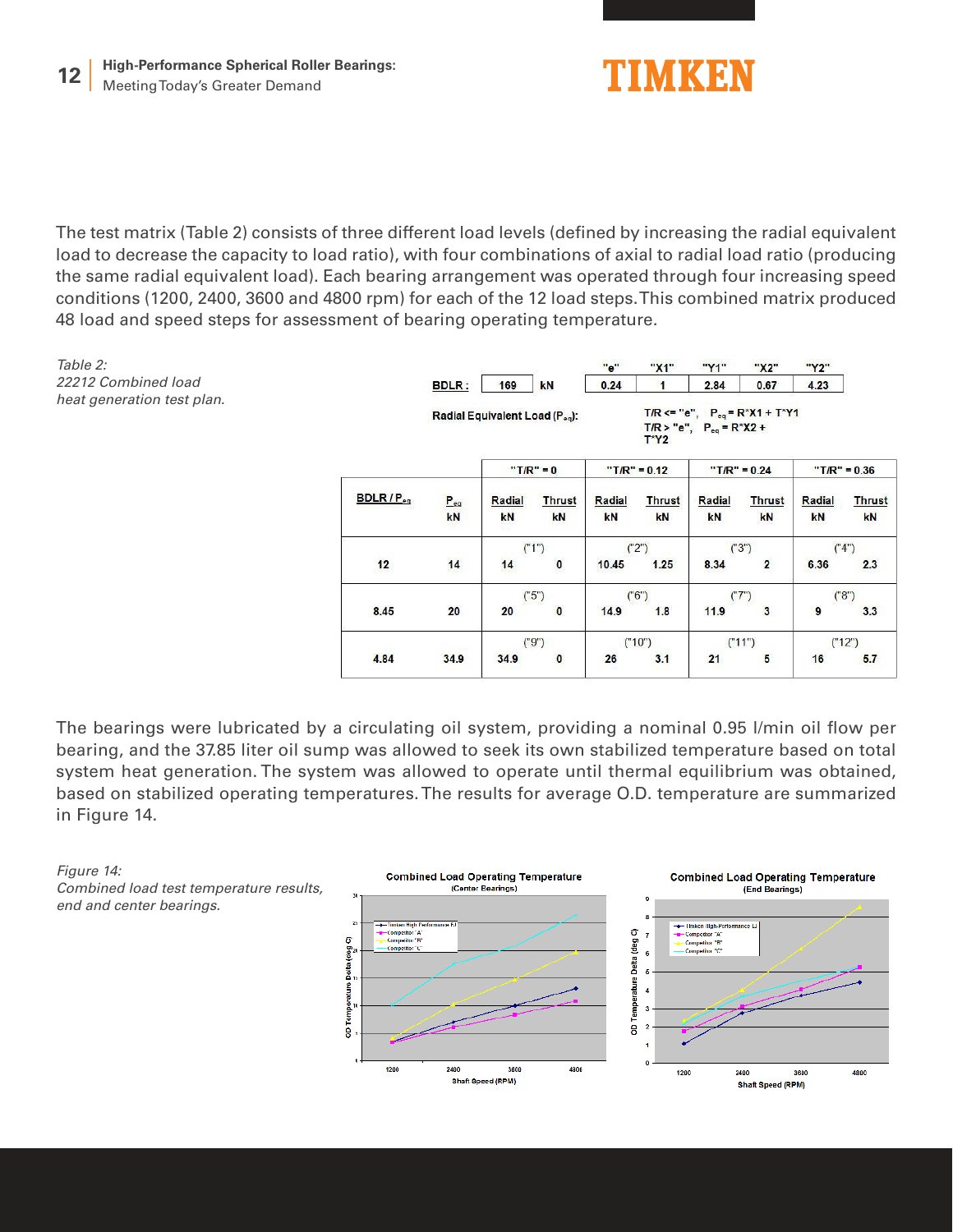![](_page_13_Picture_1.jpeg)

The Timken hgh-performance spherical roller bearing produced superior results while operating the coolest for the demanding combined load end positions. Consistent with the life test temperature results, Competitor B produced the highest operating temperatures, while Competitor C experienced particularly elevated temperatures for the center bearing positions. Thus, the test suggests longer service life for the Timken bearing as a result of reduced operating temperatures.

# **Vibratory screen testing**

The final intent of the heat generation assessment was to validate operation on a vibrating screen platform. A horizontal test unit utilizing a two-shaft, four-bearing arrangement was operated at 865 RPM, which produced an inertial loading of 10 g-force. The unit was operated in its design splash lubrication scheme using Mobil Spartan EP 150 gear oil, and system thermal response was monitored during 400 hours of operation. Figure 15 provides a graphical comparison for the Timken high-performance spherical roller Bearing compared to competitor designs.

As confirmed by infrared thermography (Figure 16), distinctive temperature profiles develop during the test. The operating pattern for the Timken bearing is shown compared to a competitive arrangement.

Figure 15: Bearing O.D. temperature comparison for vibratory testing.

![](_page_13_Figure_7.jpeg)

![](_page_13_Figure_8.jpeg)

![](_page_13_Figure_9.jpeg)

Graphic representation of thermographic readings in a typical industrial setting based on actual test results.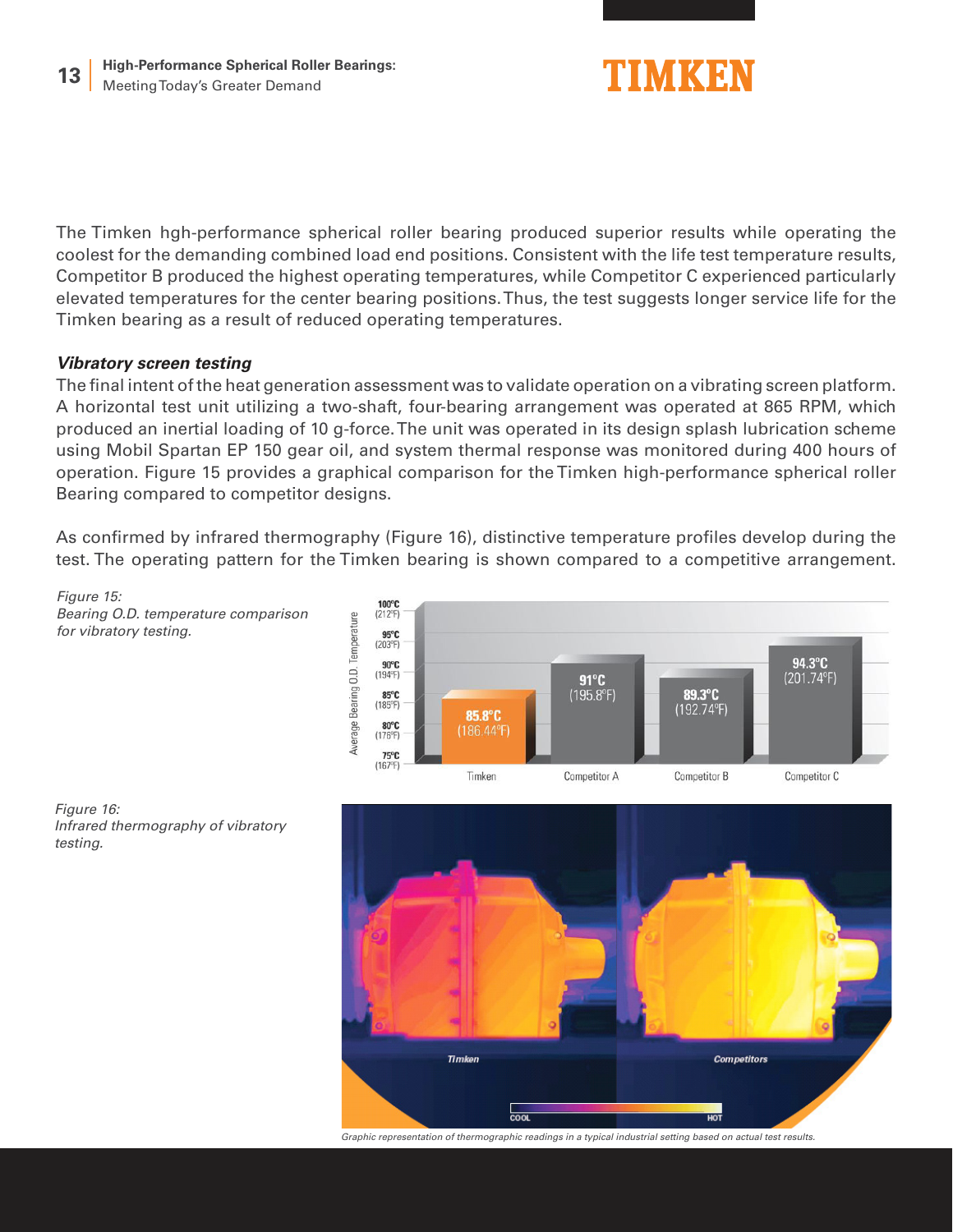![](_page_14_Picture_1.jpeg)

![](_page_14_Figure_2.jpeg)

Figure 17: Load rating comparison – average of 222 series.

![](_page_14_Figure_4.jpeg)

Figure 18: Thermal speed rating comparison – average of 222 series.

There is a clear and substantial difference, translating to cooler operation with the associated improvements in predicted bearing and lubrication service life.

#### **The Timken Difference**

Validation results were consistent and conclusive; the **Timken highperformance spherical roller bearing** achieved its performance targets. An **increased dynamic load rating of 18 percent** was substantiated (Figure 17), and a **17 percent thermal speed rating increase** confirmed (Figure 18), relative to previous Timken spherical roller bearing designs.

Side-by-side application testing under identical loads, speeds and lubrication conditions further showed the Timken bearing achieved a **longer calculated life** and **ran between 3° C and 8° C cooler** than leading competitive high-performance designs (Figure 19). Of significance to machine and equipment owners and operators is that a 5° C decrease in operating temperature can equate to a 9 percent increase in bearing service life.

The results validate a high-performance spherical roller bearing design that is ready to meet the escalating load, speed and temperature requirements of heavy duty industrial machines and equipment. Ultimately it is efficient, reliable performance that equates to increased uptime and lower operating costs in the world's most demanding applications and environments.

Figure 19: The Timken bearing demonstrated a lower operating temperature and longer life compared to competitive designs.

![](_page_14_Figure_12.jpeg)